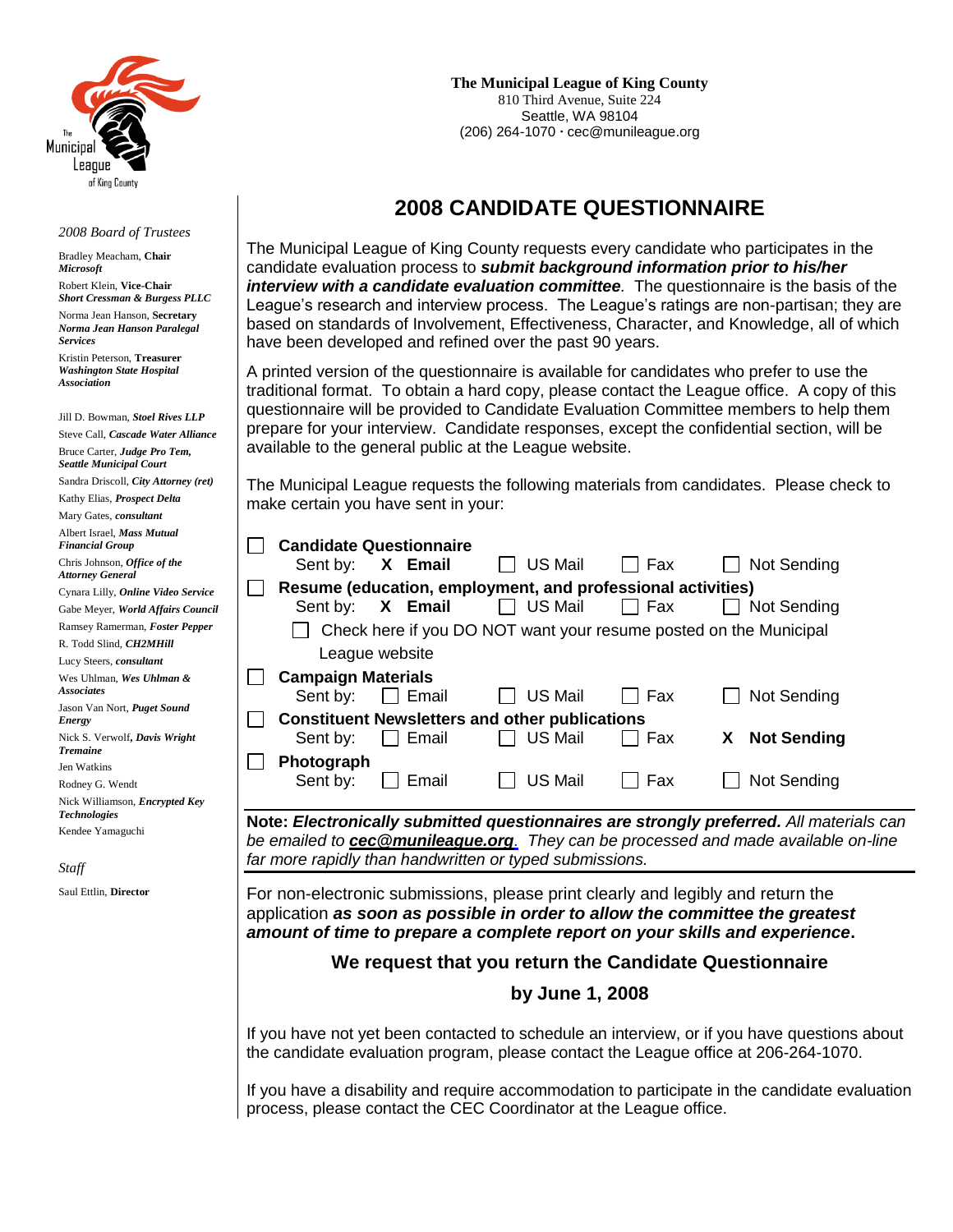### **SECTION I**

#### **BASIC CANDIDATE INFORMATION**

|                                                                                  | 1. Name as it will appear on the ballot      |                                                                            |                                                                                       |  |
|----------------------------------------------------------------------------------|----------------------------------------------|----------------------------------------------------------------------------|---------------------------------------------------------------------------------------|--|
|                                                                                  | <b>First Name</b>                            | <b>Middle Initial or Nickname</b>                                          | <b>Last Name</b>                                                                      |  |
|                                                                                  | C. F.                                        | (Frank)                                                                    | <b>Vulliet</b>                                                                        |  |
|                                                                                  |                                              | 2. Office sought (include office, jurisdiction, position/district number): |                                                                                       |  |
|                                                                                  |                                              | <b>Position 4, Washington State Supreme Court</b>                          |                                                                                       |  |
| 3.                                                                               | Are you the incumbent?                       | Yes<br>X No                                                                |                                                                                       |  |
|                                                                                  |                                              | 4. How long have you resided in this district/city?                        |                                                                                       |  |
|                                                                                  |                                              |                                                                            | I am a third generation Washingtonian and have lived in various locales which include |  |
|                                                                                  |                                              | 5. How long have you resided in King County?                               |                                                                                       |  |
|                                                                                  | 32 years $+/-$                               |                                                                            |                                                                                       |  |
| Is the office sought partisan or nonpartisan?<br>Partisan<br>X Nonpartisan<br>6. |                                              |                                                                            |                                                                                       |  |
| If partisan, please indicate party:<br>7.                                        |                                              |                                                                            |                                                                                       |  |
| <b>CAMPAIGN CONTACTS</b>                                                         |                                              |                                                                            |                                                                                       |  |
|                                                                                  | Campaign Name:<br><b>Vulliet for Justice</b> |                                                                            |                                                                                       |  |
| Address:                                                                         |                                              | Suite 200, 7900 SE 28th Avenue                                             |                                                                                       |  |
|                                                                                  |                                              |                                                                            |                                                                                       |  |
| City/State/Zip:                                                                  |                                              | Mercer Island, WA 98040                                                    |                                                                                       |  |
| Campaign Phone:                                                                  |                                              | 206-789-0881                                                               |                                                                                       |  |
| TBD<br>Campaign Fax:                                                             |                                              |                                                                            |                                                                                       |  |
| Campaign E-mail:                                                                 |                                              | frank.vulliet@chamberscable.com                                            |                                                                                       |  |
| Campaign Website:                                                                |                                              | www.Vulliet4Justice.org                                                    |                                                                                       |  |
|                                                                                  |                                              |                                                                            |                                                                                       |  |

### **POLITICAL BACKGROUND**

1. Beginning with the most recent position, please list public offices you have held. Include positions on appointive boards or commissions.

| <b>Public Office</b>            | <b>Elective or</b><br><b>Appointive?</b> | <b>Dates Held</b> | Leadership Role (if any) |
|---------------------------------|------------------------------------------|-------------------|--------------------------|
| See resume forwarded separately |                                          |                   |                          |
|                                 |                                          |                   |                          |
|                                 |                                          |                   |                          |

#### 2. If you ran for public office but were not elected, please list those races below:

| <b>Office Title</b>                      | Year of Run |
|------------------------------------------|-------------|
| State Senator, 41 <sup>st</sup> District | 1996        |
|                                          |             |
|                                          |             |
|                                          |             |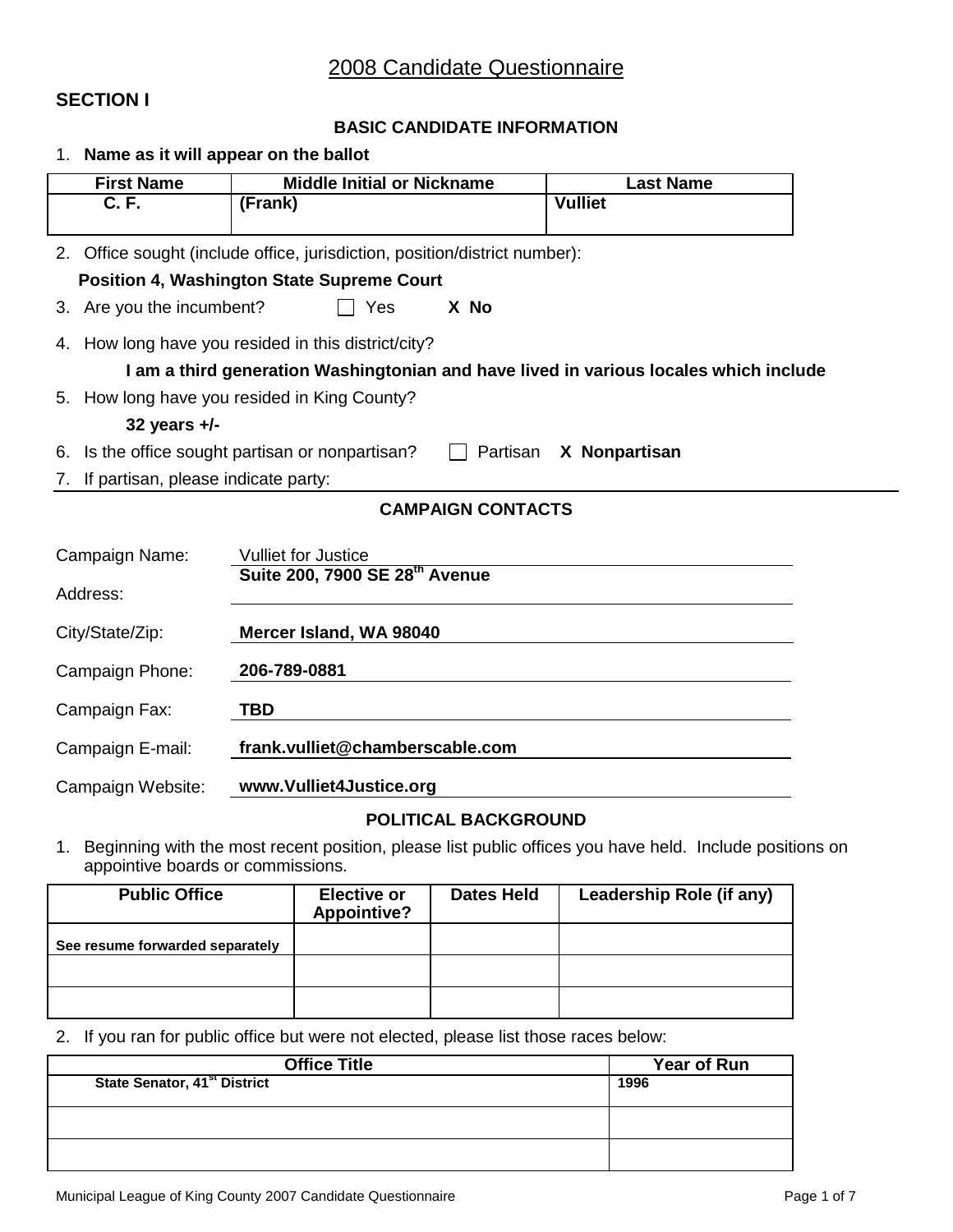## **SECTION II**

In this section, we are seeking responses that reflect the four ratings criteria: involvement, effectiveness, character, and knowledge. These are defined as follows:

- **Involvement:** What has the candidate done previously in family, neighborhood, community, volunteer work, employment or public life to suggest readiness to accomplish challenging objectives? How do these activities demonstrate readiness for the challenges unique to the office sought?
- **Effectiveness:** Has the candidate demonstrated promise of being productive in the office sought? Has the candidate shown the ability to work with other people?
- **Character:** Do the candidate's personal traits show the ability to take on the responsibilities of campaigning for and holding the public office she or he is seeking? Is the candidate a leader, participant or observer? Is the candidate trustworthy, reliable and candid?
- **Knowledge:** Has the candidate demonstrated the willingness and ability to learn and adapt? Does the candidate understand the duties and challenges of the office sought? Does the candidate have a firm grasp of the issues important to his or her constituency and their potential effects?
- 1. In one page or less, why are you running for this office? (Note: the interview committee will be given a copy of this statement before your interview; at the beginning of your interview you will have the opportunity to expand on this statement in any way you wish.)

#### **To be supplied at interview. See also King County Democrats questionnaire forwarded separately.**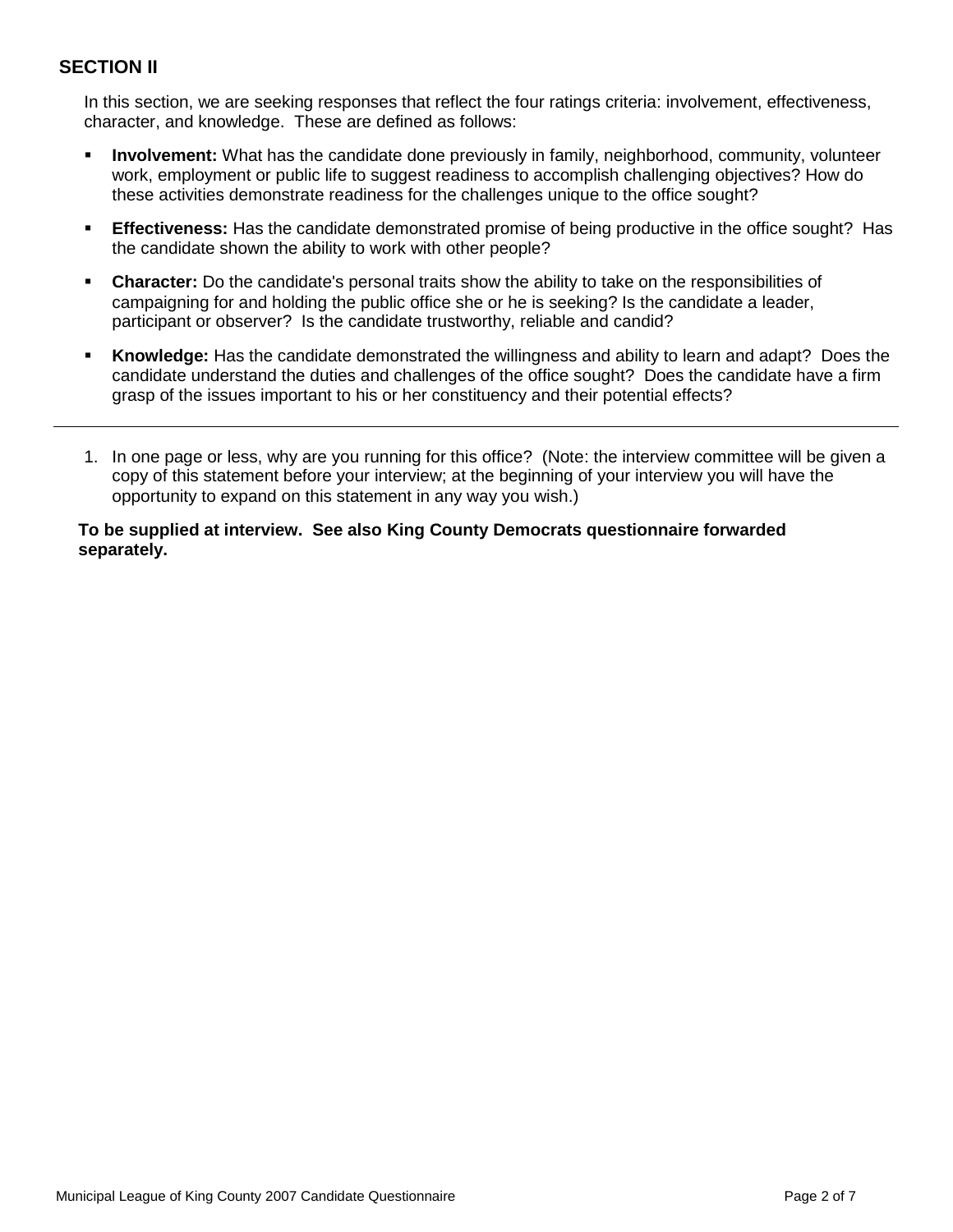2. Describe your most important personal characteristics or traits as they relate to the office you seek.

**Educability, curiosity, an ability to suspend disbelief and listen to the evidence or argument without predisposition to ensure that I am fully hearing and understanding someone's position with open ears, eyes and mind, a logical mind, a long time love of the law (at least since high school), focus and organizational abilities in dealing with problems, a profound sense that justice, to exist, must be done in full compliance with the law and the procedures specified balanced with a strong sense of equity and fairness.**

3. Please describe, in sufficient detail, one to three accomplishments or contributions of which you are most proud. These examples should illustrate skills and capabilities you think apply to the office you are seeking. These accomplishments may have occurred at any time in your personal, professional, or public life.

**Going on every 50 mile hike with my two sons' Boy Scout troop every year despite severe foot problems.**

**Taking up USSA Masters alpine racing in 2007.**

**Winning a number of cases where people thought "it couldn't be done" by being willing to think outside the box and ask rhetorically, "What if . . .?"**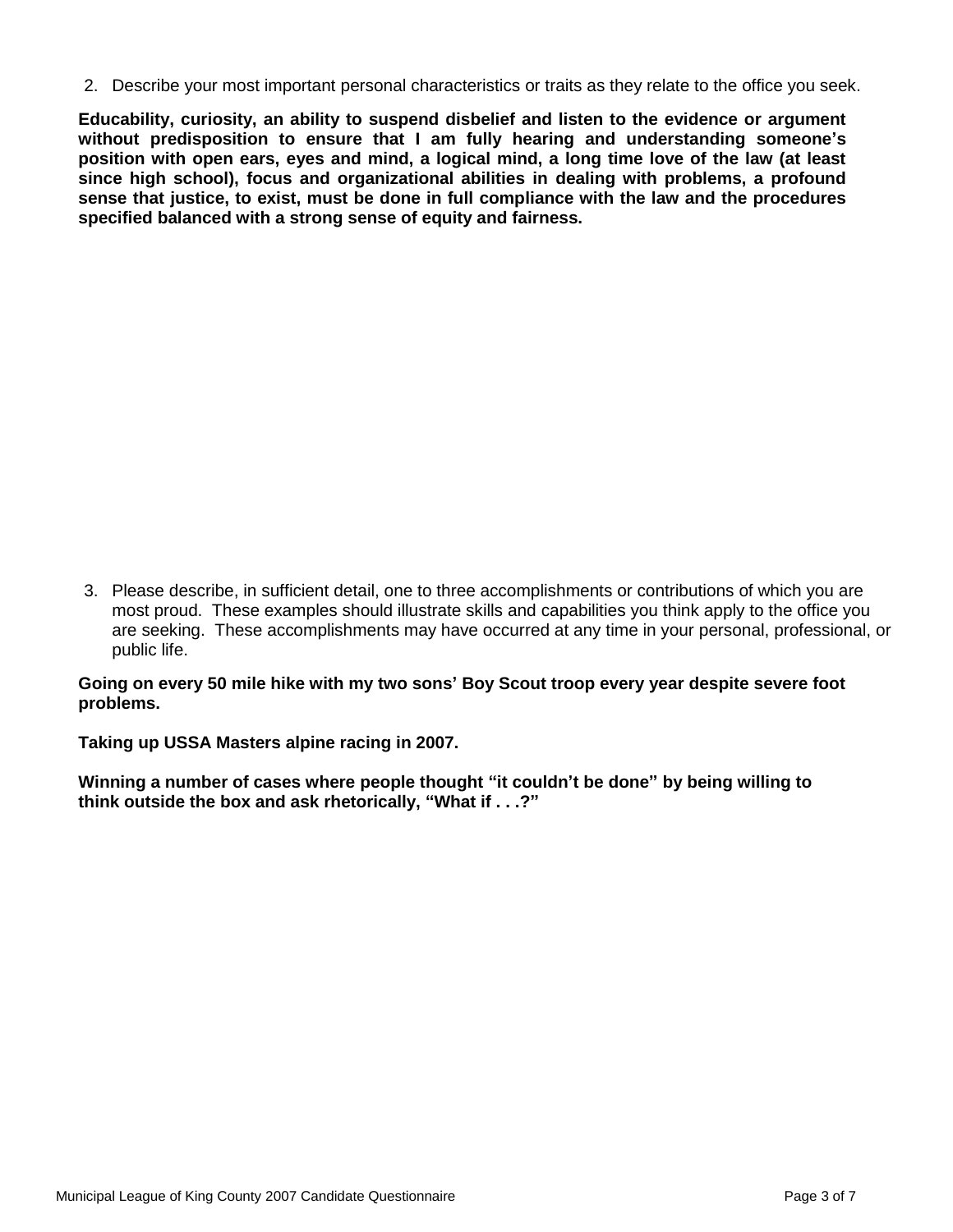4. Please list or describe current and past activities in the community in which you have acquired skills that relate to the office you seek. Include your role in the activity and the year(s) in which you were involved. Involvement consists of many areas such as family, neighborhood, community, employment, or public life.

#### **See resume forwarded separately.**

5. Please describe the duties of the office you seek. Which are the most important duties and why?

**There are two principal duties of a Supreme Court Justice and the Court as a whole. The first, and better known, is the duty to decide cases before it, whether there by law or State Constitution or by granting review. Apart from the substance of the decision of a particular case, the paramount duty is to decide a case by written decision. This requires clarity of the reasons upon which the decision is based including authority or precedent upon which there was reliance. A sound and fair decision requires that the Court consider all material facts pertinent to the issue(s) properly considered by procedural and evidentiary law. It must ignore nonmaterial matter and not omit facts called to its attention which have a proper bearing on the issues. To do otherwise is not only unfair to the parties, but results in the Court considering a case not actually before it. By the same token it must properly apply the relevant law, case or statutory, and give clear reasons why it so applies the law in the particular case. It may not properly ignore issues or restate them such that the case is not the one the parties actually presented. Additionally, it should not dwell on extraneous matter as the Supreme Court has frequently done. Doing so only muddies the precedential value of the case and may actually bring about unneeded litigation at costs to both taxpayers and other parties. Unfortunately, the Court has not rigorously followed these principles.**

 **The second, and lesser known, important duty is administrative and executive. The Court has overall responsibility for the administering all the courts of the State and the legal profession as well. I believe that its accomplishments in these areas have been steadily declining. Justice, as is clearly evident in medicine, simply is not as affordable and as available to the common person as it was when I was first admitted 37 years before. Procedures, rather than being simplified, are getting to be more involved and bureaucratic**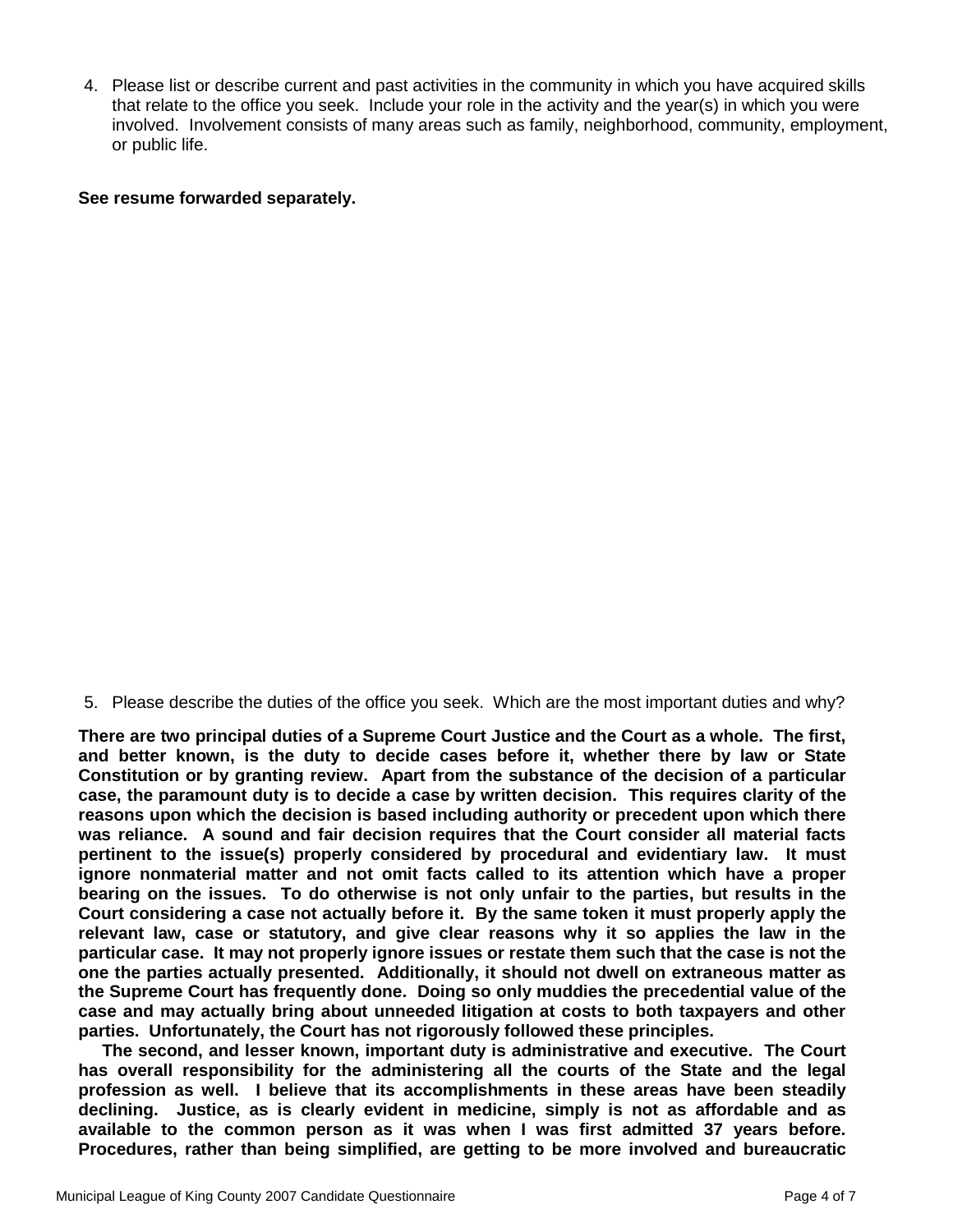**primarily for the convenience of judges. While the job is extremely difficult and demanding if done properly, and therefore assisting judges is meritorious, the cost to the "customers" cannot be ignored.**

 **The Supreme Court given its power and authority together with its responsibilities and duties needs to take far more leadership in addressing these matters. It cannot simply sit by passively and wait for the WSBA to bring a problem and proposed solution to it. For example, one can hardly read any legal periodically without coming across one or more articles on the decline of professionalism over the last 15 years or so. It continues to decline and this is a problem for clients and taxpayers. It has declined because judges have let it, rather than take the initiative and make the extra effort to stop a festering problem in its tracks. Threat of sanctions is NOT leadership!**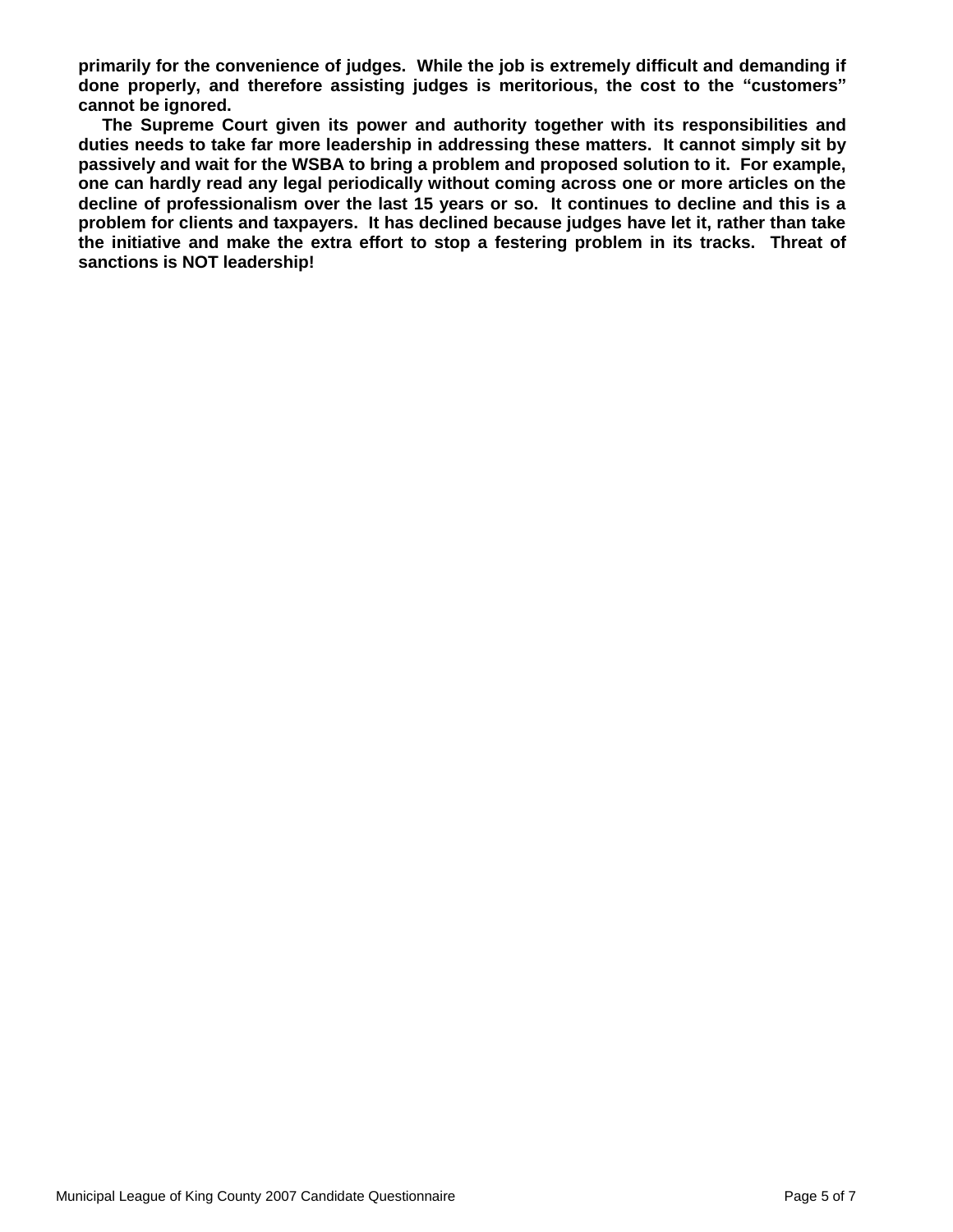### **EDUCATION BACKGROUND SUMMARY FOR PUBLICATION IN CANDIDATE EVALUATION REPORT**

The Municipal League's Candidate Evaluation Report is distributed to voters in print and on our website. It includes a summary of the candidate's education. Please summarize your education in 120 characters (letters, punctuation, and space all combined). The League will delete material that exceeds the space limit by beginning with the last entry. Suggested order is (degree) (subject) (school) (year, if desired).

**Note:** *If this question is left blank the League will not include education information in your candidate profile.*

### **CIVIC INVOLVEMENT SUMMARY FOR PUBLICATION IN CANDIDATE EVALUATION REPORT**

The Municipal League's Candidate Evaluation Report includes a summary of each candidate's civic involvement. Please summarize your civic involvement in the space below. We will make every attempt to include the information in the Candidate Evaluation Report as submitted. Due to space restrictions in the Report, your response is limited to 500 characters (letters, punctuation, and spaces all combined). It is important that you list your involvement beginning with the most important and ending with the least important. If you exceed the length of response permitted, or if the League should find it necessary to shorten responses for publication purposes, deletions will be made beginning with the last item listed.

**Note:** *This information will appear verbatim on the League's Candidate Evaluation Report. If this question is left blank, the Municipal League will not include information on your civic involvement in the Report.*

Check here if you would like the Municipal League to copy the first 500 characters from Question 4 to paste into this section.

**I responded to No. 4 by reference to my resume which lists most of my community activities. I would like to rewrite that in a more useful format and can do so very soon.**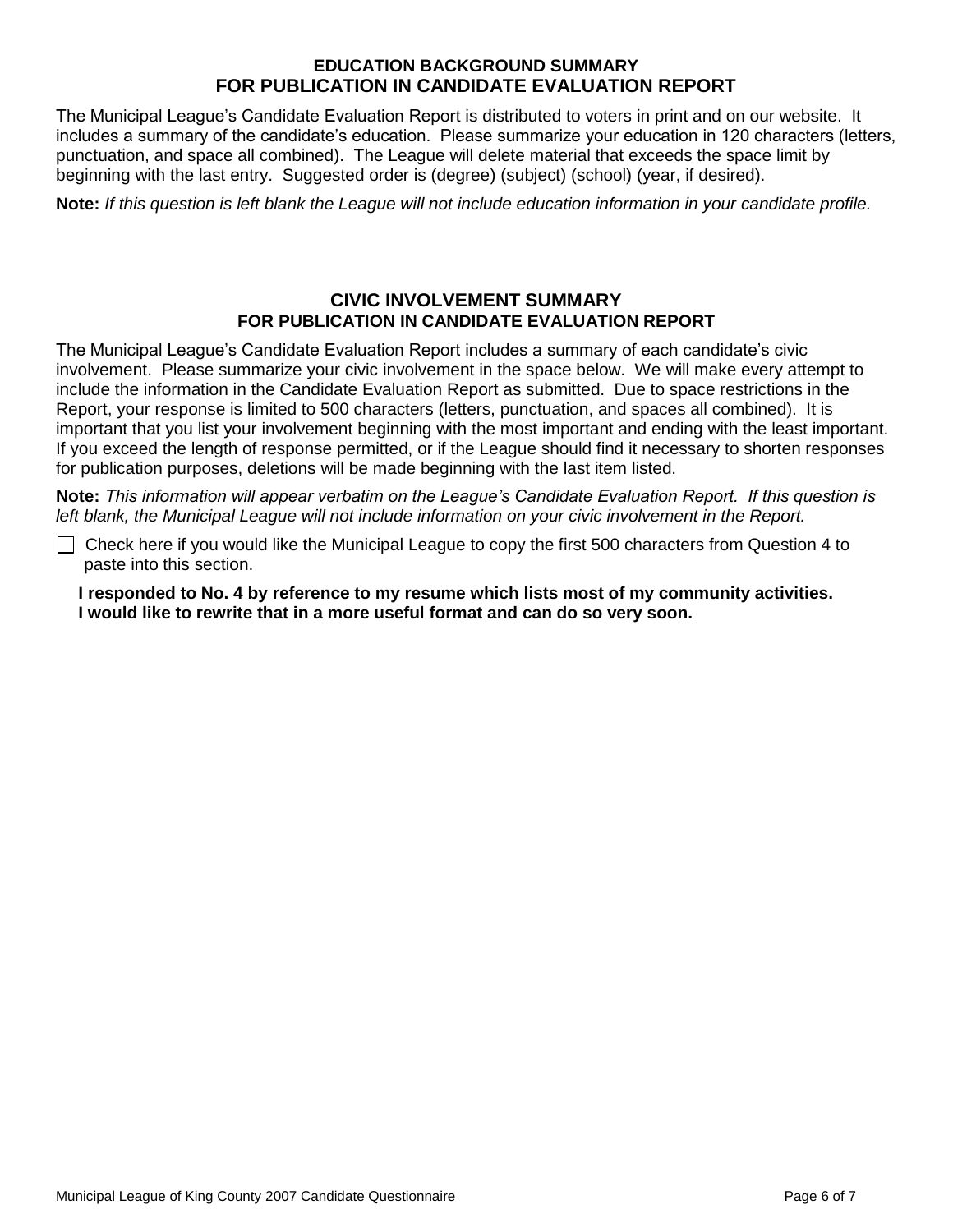#### **SECTION III**

#### **- - - - - CONFIDENTIAL SECTION BEGINS - - - - -**

The following information is for League use only. It will not be published on the League's website.

| Campaign Manager's Name:       | None at this time. |  |
|--------------------------------|--------------------|--|
| Candidate's Daytime Phone:     | 206-789-0881       |  |
| Candidate's Evening Phone:     | <b>Same</b>        |  |
| Candidate's VoiceMail/Message: | <b>Same</b>        |  |
| Candidate's Fax:               | TBD                |  |
| Candidate's Pager:             | N/A                |  |

#### **REFERENCES**

This information is for League use only. It will not be published in any format.

If you have not previously provided the League with references, please list references you would like us to contact who can speak to your involvement, effectiveness, character, and/or knowledge. Please name at least one from each of the following three categories:

| <b>Name of Colleague</b> | <b>Daytime Phone</b> | <b>Home Phone</b> |
|--------------------------|----------------------|-------------------|
|                          |                      |                   |
|                          |                      |                   |
|                          |                      |                   |

| <b>Name of Supervisor/Committee</b><br><b>Chair</b> | <b>Daytime Phone</b> | <b>Home Phone</b> |
|-----------------------------------------------------|----------------------|-------------------|
|                                                     |                      |                   |
|                                                     |                      |                   |

| Name of Employee/Member of a<br><b>Committee You Chaired</b> | <b>Daytime Phone</b> | <b>Home Phone</b> |
|--------------------------------------------------------------|----------------------|-------------------|
|                                                              |                      |                   |
|                                                              |                      |                   |

1. Have you ever been convicted of a crime excluding minor traffic offenses?  $\Box$  Yes  $\Box$  No If yes, please explain. **Yes; public intoxication at a Seafair barge party while still in college (approximately 1961)**

#### **- - - - - CONFIDENTIAL SECTION ENDS - - - - -**